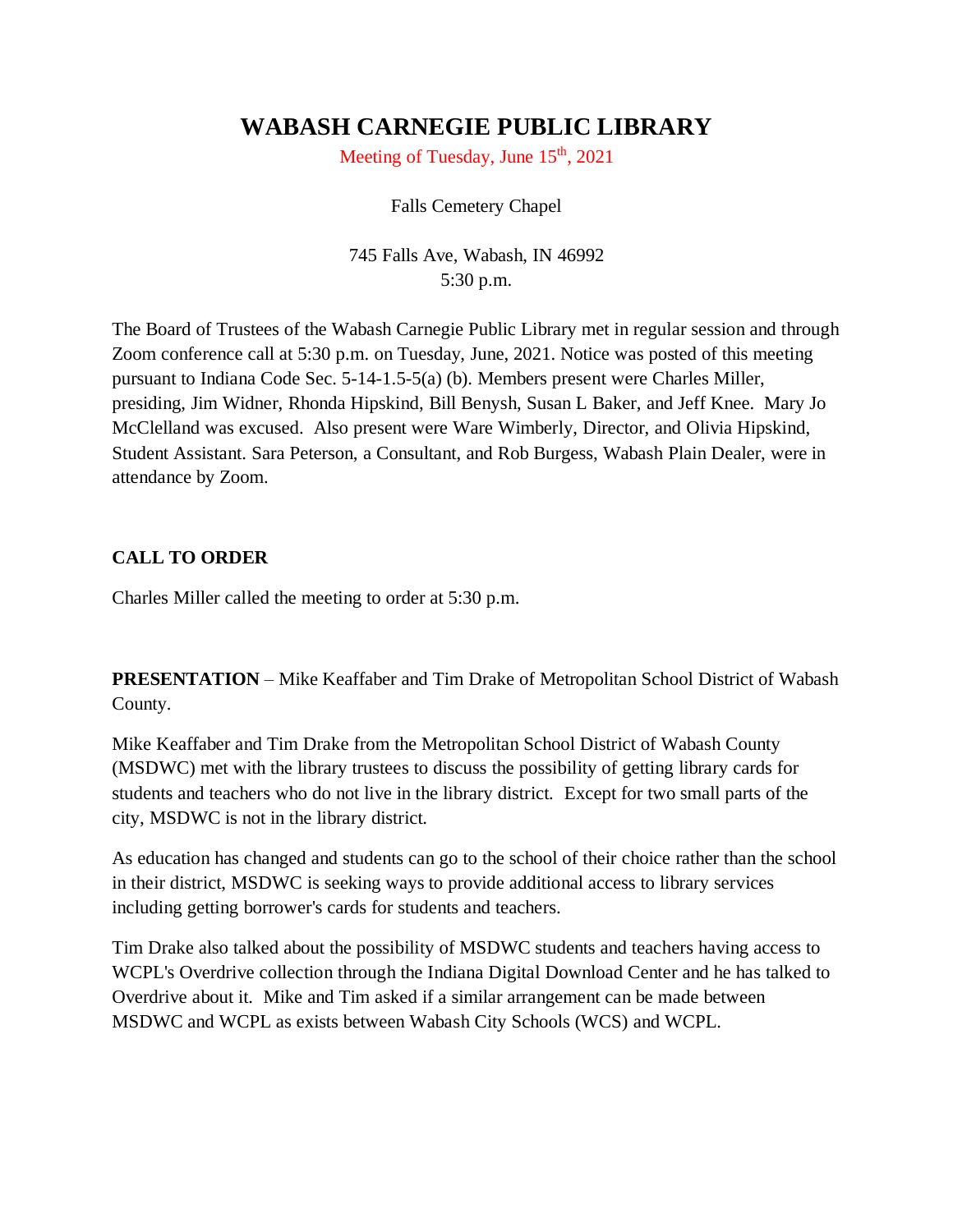They asked the Board of Trustees to consider three things:

- \* Access to the library's collection through Indiana Digital Download Center.
- \* Fifty library cards for teachers either free or at a discounted rate.
- \* Library cards for students either free or at a discounted rate.

After they left, the Trustees discussed many factors which included expanding the library's reach in the community and comparing school funding. The Trustees were concerned about the fairness of providing access to the library's printed and digital collections to a segment of the county that does not support the library financially. The Trustees will study the requests.

#### **CONSENSUS AGENDA**

- a. Approval of May 18<sup>th</sup>, 2021, and May 26th, 2021 Minutes.
- b. Financial report
- c. May payroll
- d. June claims

Action: It was moved by Rhonda Hipskind and seconded by Jim Widner to approve the Consensus Agenda. Motion carried.

#### **PRESIDENT'S REPORT**

No report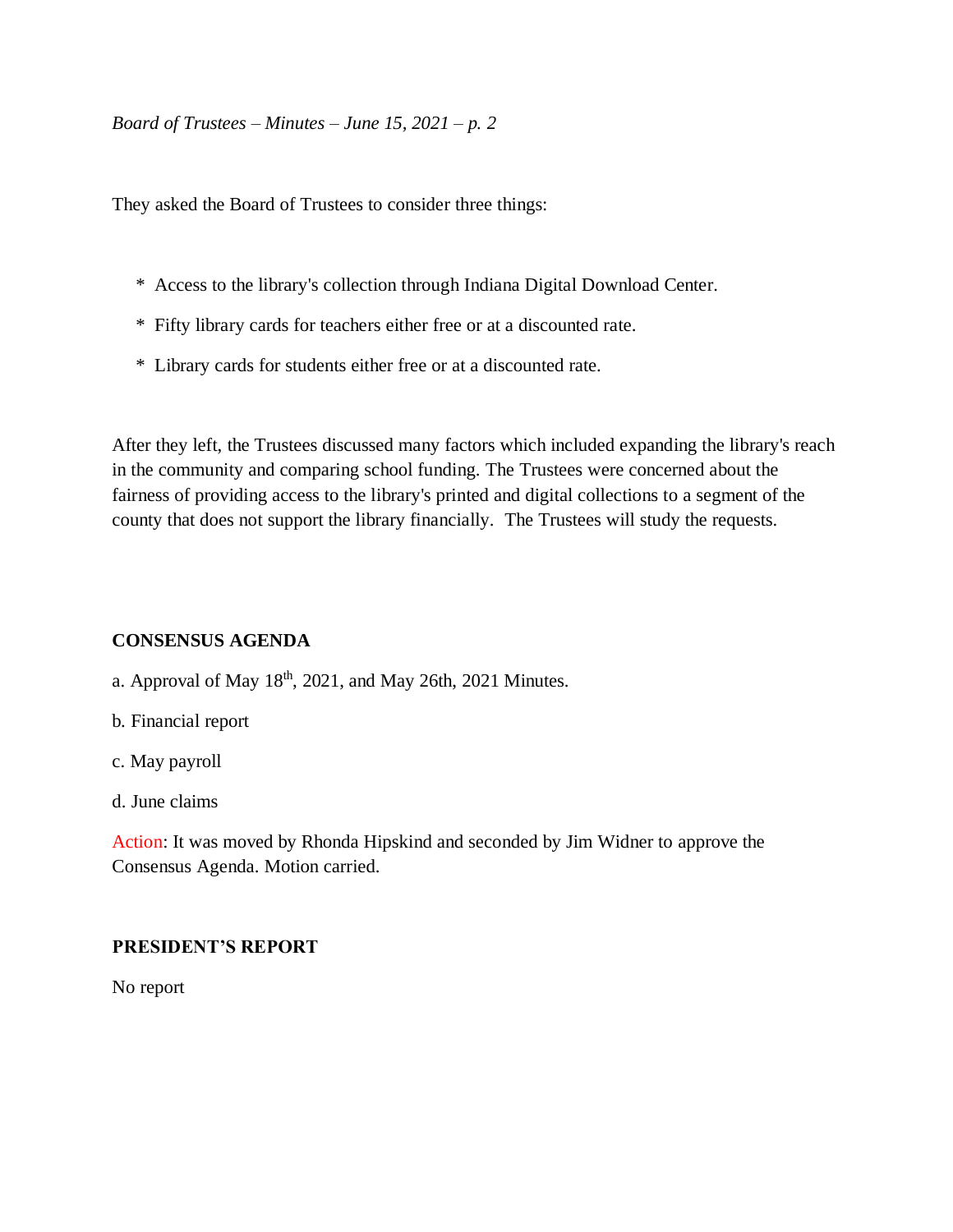## **COMMITTEE REPORT**

## Park Board

Bill Benysh said that more lifeguards are being trained for the city pool, and the pool will operate under extended hours.

## **DIRECTOR'S REPORT/ADMINISTRATIVE UPDATE**

## MKM Update

MKM is planning to present projected costs for phase1 and phase 2 at the July Board meeting. In addition, Ware, Charles Miller, and Jim Widner have had discussions with John Burnsworth and Mayor Scott Long to inform them of the expansion and renovation plans. Both conversations went very well. Ware and Jim Widner also gave John Burnsworth a tour of the library.

## Tree removal

The library had a tree at the corner of the lawn right by the lane between the library property and Dr. Farlow's property. Unfortunately, due to a late snowstorm in April, a large branch broke off and caused the rest of the tree to droop dangerously low. After consulting with American Eagle Lawn and Home Maintenance and Hoffman Nursery, it was decided to take out the tree. Ware got quotes from American Eagle and Hoffman Nursery and Hoffman Nursery's quote was significantly less than American Eagle's quote so Ware decided to go with Hoffman Nursery."

## Donation to Falls Cemetery in Appreciation

Because space limitations at the library have caused the Trustees to use Falls Cemetery's chapel as its meeting place, the Trustees and Ware discussed possible ways to thank the Falls Cemetery trustees for letting us use it. The cemetery plants about a dozen trees per year and one idea was to donate additional trees the next time the cemetery plants them. The Trustees discussed this idea and the scope of the donation but made no decision.

The Trustees also discussed how long yet they might have to use the cemetery chapel but no one knew.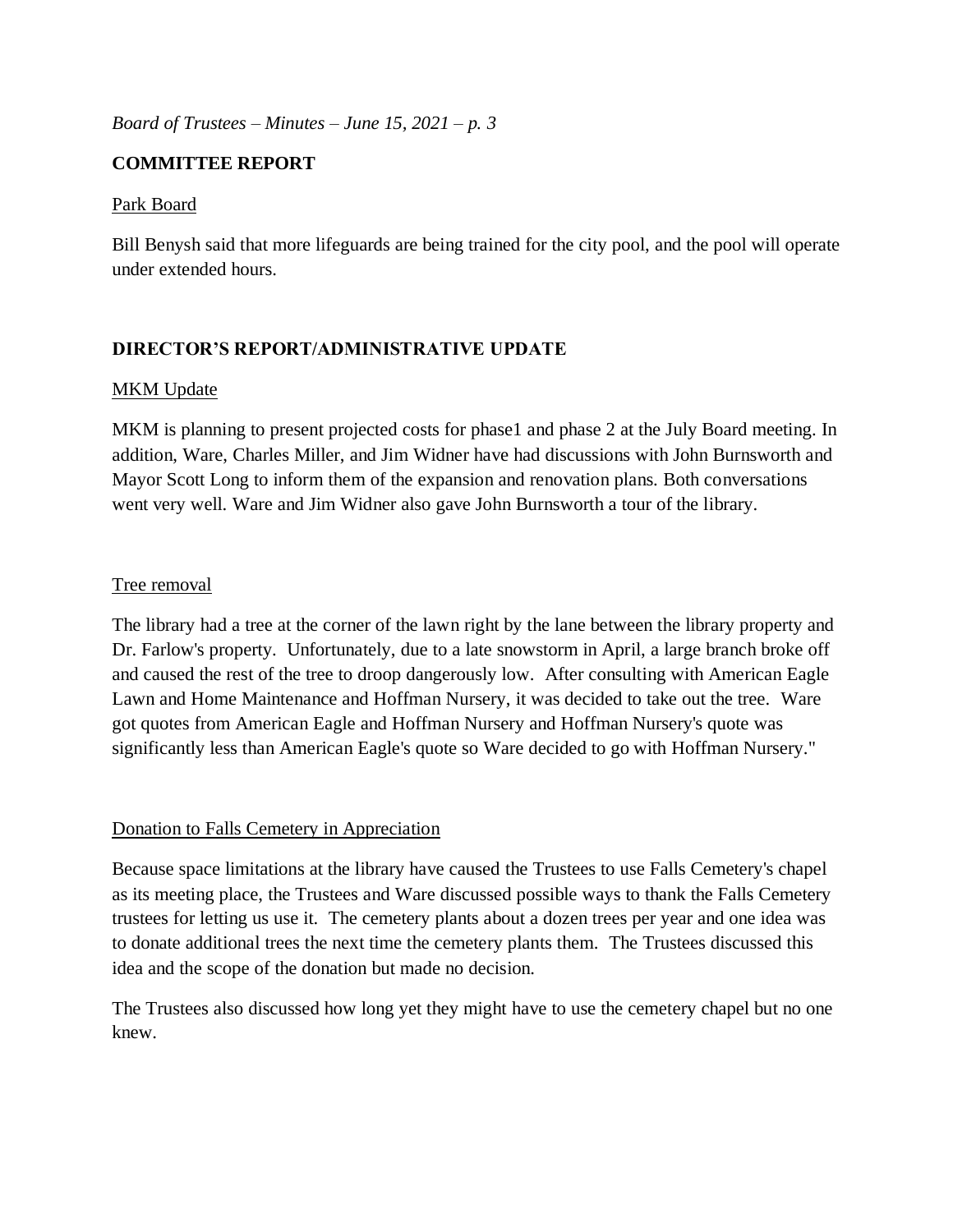#### Non-resident fee

Because the library's 2020 per capita operating expenditure was \$91.29, the fee for a nonresident borrower's card of \$92.00 does not need to be changed."

#### Facemasks

The most recent data from the Indiana Department of Health has Wabash County remaining at a .5 level regarding COVID cases. On Friday, Ware decided to make it optional for staff to wear masks and change our signage to say facemasks are "optional" in the building. Currently, our signage says "advised." Ware sent out an e-mail to staff to get their feedback and has not got any negative feedback. Trustees were agreement with this change.

#### 2022 budget

June is the time of the year when we start to think about the 2022 budget. With anticipated expansion and renovation in 2022, this will be a different budget than in previous years. Ware will try to have more information at the July meeting.

#### Gift from BettieB Wimberly Estate

The library has been blessed by a gift from BettieB Wimberly's estate. Ms. Wimberly, a resident of the City of Wabash for a short time, bequeathed \$933,709.67 to the library. There are no specifications or restrictions in terms of use, however it would need to be kept in its own designated fund. The Trustees discussed the options of where to deposit the money which either could be split into separate designated savings accounts or put into just one savings to earn interest. The Trustees agreed to put the funds in one savings account at the local financial institution that has the highest interest rate.

Action: It was moved by Bill Benysh and seconded by Rhonda Hipskind to create the BettieB Wimberly Gift Fund and put it into a saving account at the local financial institution with the highest interest rate. Motion passed."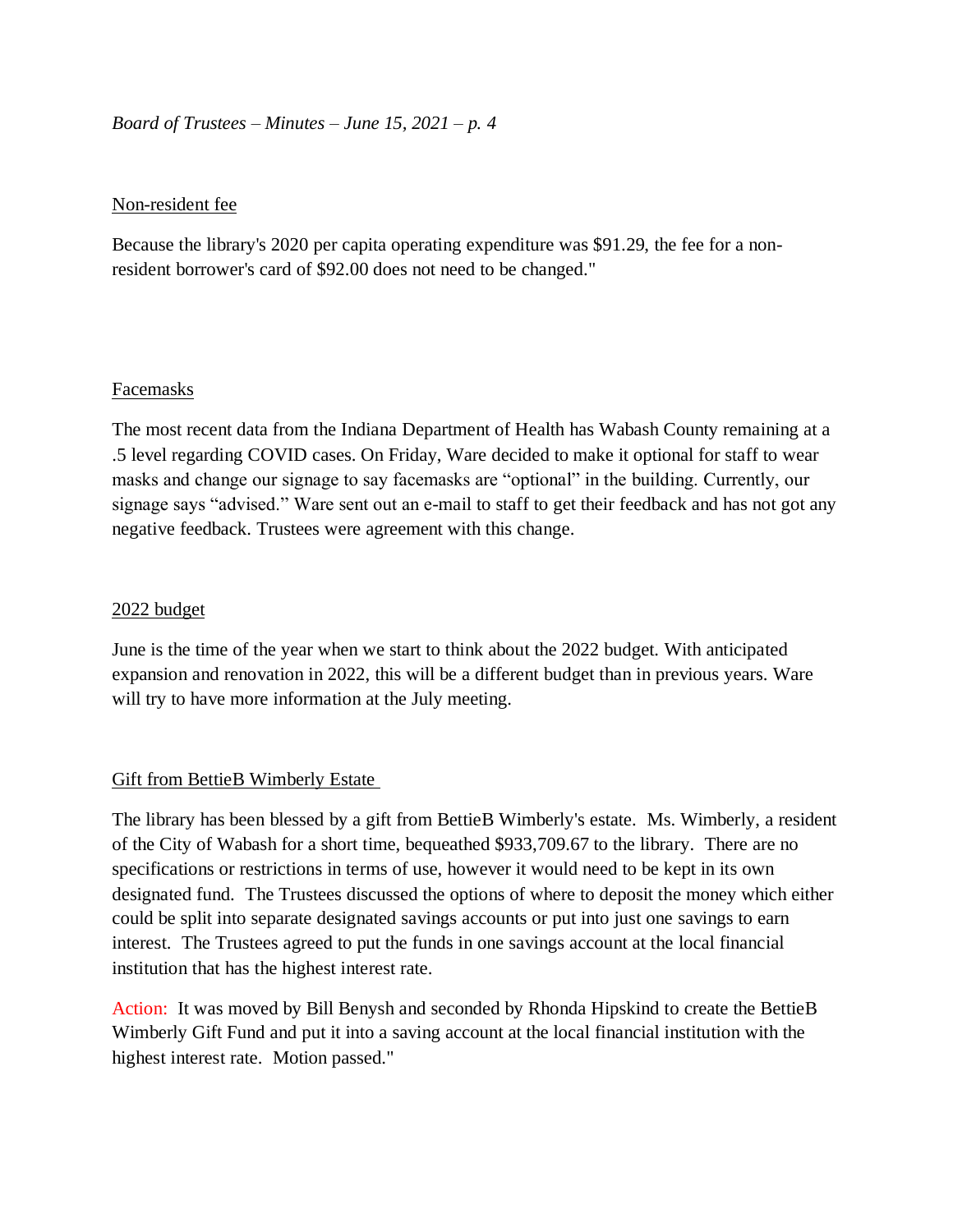#### Circulation Assistant Job Description

Ware presented a revised copy of the Circulation Assistant position as the library will be advertising for additional Circulation Assistants. In addition, Peighton King, who is a Student Assistant, will be leaving for college in a month and will need to replace her in terms of the position.

For the Youth Services downstairs, students in local high schools continue to be a good fit in terms of work responsibilities. Responsibilities of Circulation Assistants rather than Student Assistants work better upstairs from duties and schedules perspective. The Circulation Assistant position to be advertised for will be part-time. Trustees discussed the updated job description and approved it.

Action: It was moved by Charles Miller and seconded by Bill Benysh to approve the updated part-time job description. Motion passed.

## New York Times Newspaper

The Board discussed renewing its subscription to *The New York Times*. After considering its current and historical importance, the Trustees decided to keep the subscription.

#### **OTHER**

The Trustees asked when regular programming might resume in the Program Room and the staff could move back to their desks. Ware thought that could happen by August or early September. Once that happens, the Board might be able to hold its meetings at the library again.